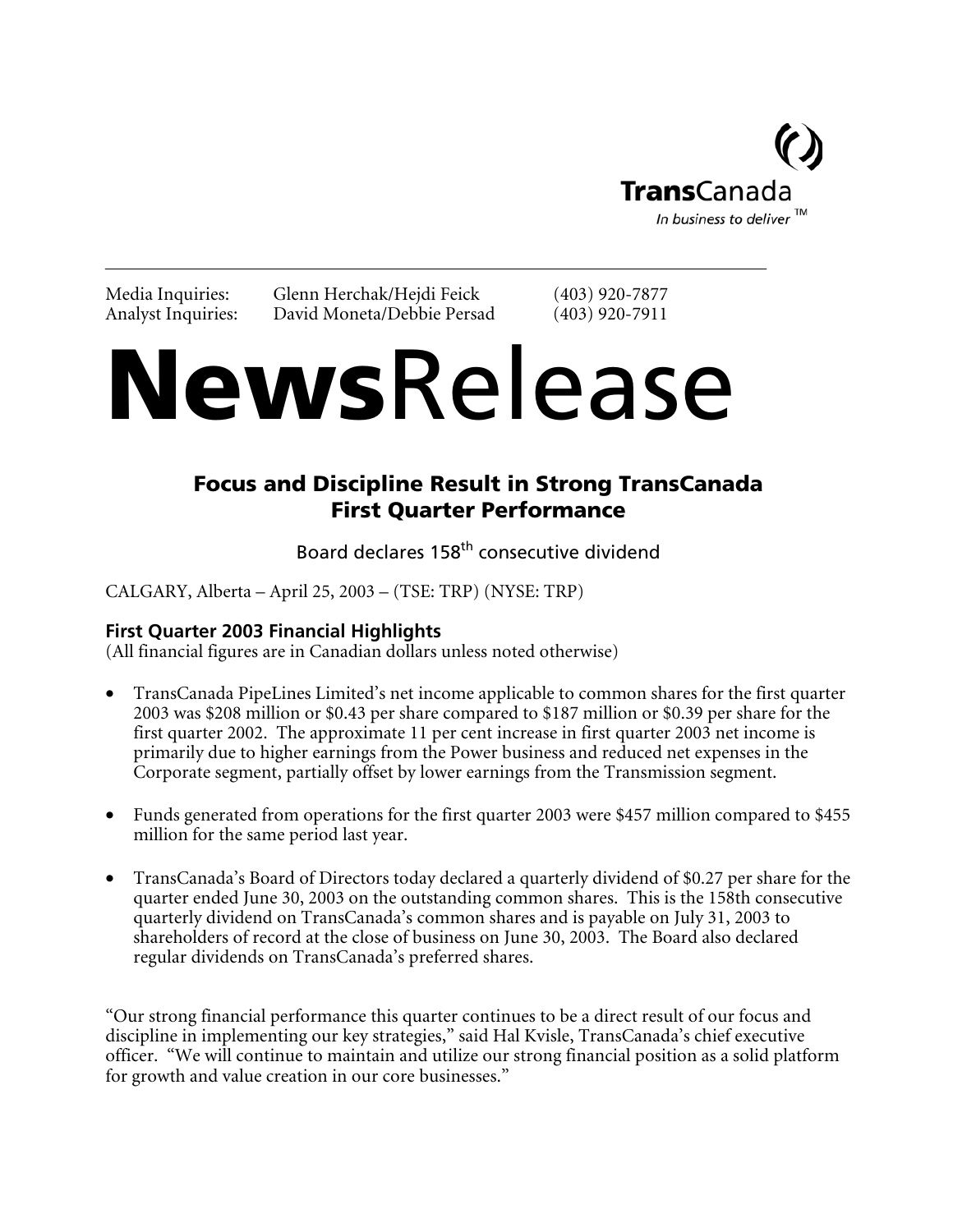# **First Quarter 2003 Developments**

In the first quarter, TransCanada completed its acquisition of a 31.6 per cent interest in Bruce Power L.P. for approximately \$376 million plus closing adjustments. TransCanada also funded a one-third share (\$75 million) of a \$225 million accelerated deferred rent payment to Ontario Power Generation. Bruce Power L.P. is a tenant under a lease on the Bruce nuclear power facility in Ontario. The lease expires in 2018 with an option to extend the lease by up to 25 years.

"Our investment in Bruce Power L.P. is an excellent example of our focused and disciplined approach to growth," said Mr. Kvisle. "Bruce is one of the largest and most efficient power generation facilities in North America and located in one of the largest power markets. Our Bruce investment is consistent with our objective of building a balanced portfolio of low-cost power generation assets."

Mr. Kvisle said strong power prices and excellent operating performance contributed significantly to solid first quarter results from Bruce Power L.P. He also noted that in the first quarter since the acquisition in February 2003, Bruce Power L.P. contributed \$27 million after tax of equity income to TransCanada while achieving an average selling price of \$63 per megawatt hour.

In February, TransCanada, through its subsidiary NOVA Gas Transmission Ltd. (NGTL) reached a one-year settlement regarding the 2003 revenue requirement for TransCanada's Alberta System. The one-year settlement establishes NGTL's fixed revenue requirement for 2003 (\$1.277 billion for 2003 versus \$1.347 billion in 2002.) TransCanada estimates this change will decrease net earnings on the Alberta System by approximately \$40 million after tax, as compared to 2002.

This settlement is currently before the Alberta Energy and Utilities Board for approval together with the Alberta System 2003 Tariff Settlement, which includes proposed modifications to rate design and an application for a new service.

"We believe negotiations leading to this settlement were significantly influenced by the June 2002 National Energy Board (NEB) decision on our Canadian Mainline Fair Return application," said Mr. Kvisle. "While there remain many complex issues in the current regulatory environment, we are committed to working collaboratively with our customers to try and resolve those issues and move forward."

In March, TransCanada applied to the Federal Court of Appeal for leave to appeal the NEB's RH-R-1-2002 Decision issued February 20, 2003. In this Decision, the NEB dismissed TransCanada's September 2002 request for a Review and Variance of the NEB's June 2002 RH-4-2001 Decision on the company's Fair Return application.

"We continue to be concerned with the effect of the NEB Decision on TransCanada's ability to obtain a fair return on our investment in our Canadian Mainline," said Mr. Kvisle.

Also in the first quarter, TransCanada's Board of Directors unanimously recommended common shareholders vote in favour of a proposal to create a new holding company -- TransCanada Corporation -- to become the parent of TransCanada PipeLines Limited. The proposal will be voted on today at TransCanada's Annual and Special Meeting of Shareholders. TransCanada will announce the results of the vote after the Meeting.

"TransCanada is embarking on the rest of the year and the future with a strong balance sheet, clear strategies and a capable and enthusiastic team," said Mr Kvisle. "We look forward to maintaining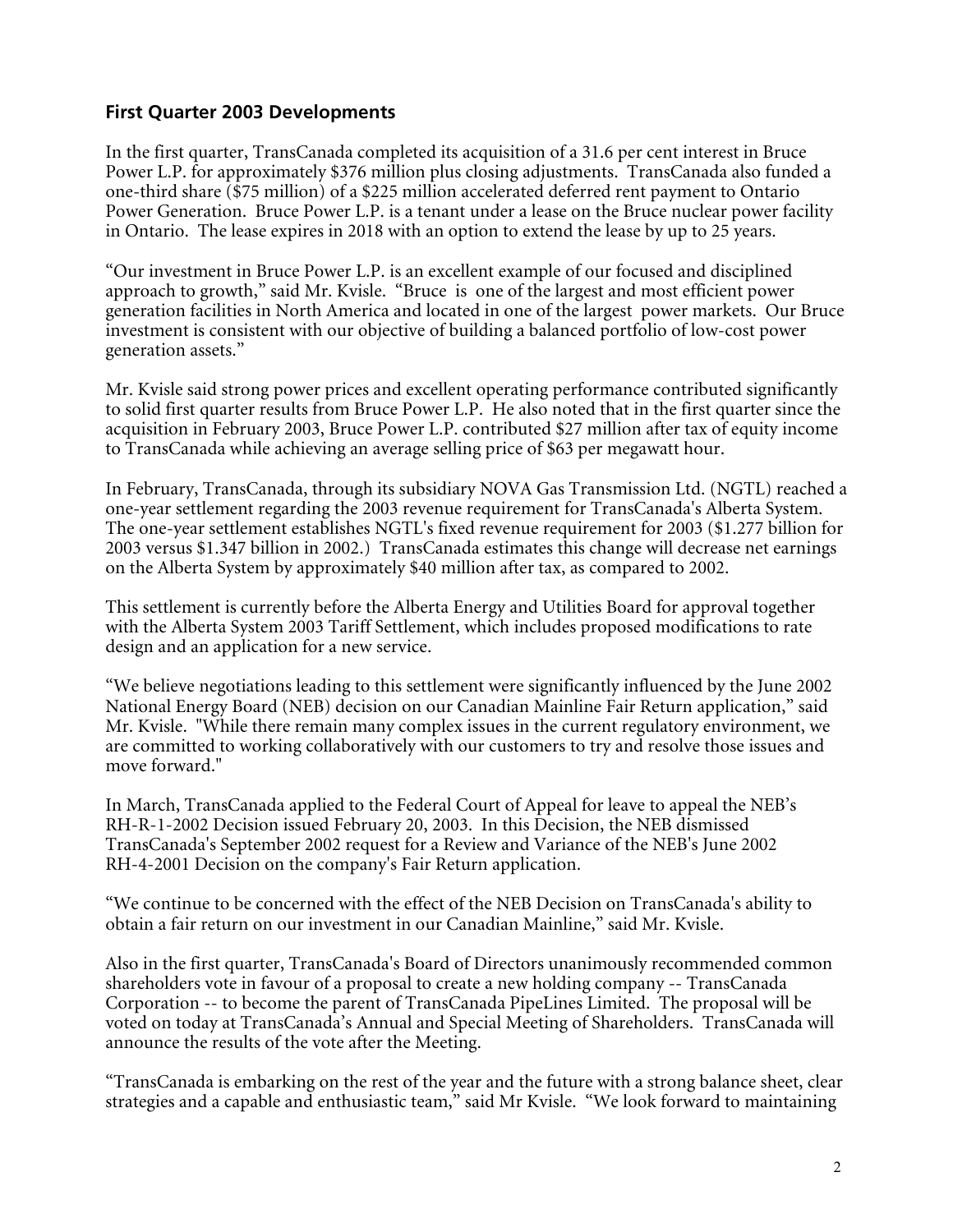our focus on our core strategies with an emphasis on well-planned, well-executed growth that creates value for our shareholders while preserving our financial strength."

# **Annual Meeting of Shareholders and Teleconference**

TransCanada will hold its Annual and Special Meeting of Shareholders beginning today at 10:30 a.m. (Mountain) / 12:30 p.m. (Eastern). The meeting will take place at the Roundup Centre  $(13<sup>th</sup>$ Avenue and Third Street S.E.) in Calgary, Alberta. A live audio Web cast of the meeting will be available on TransCanada's Web site at www.transcanada.com beginning at 10:30 a.m. (Mountain) / 12:30 p.m. (Eastern). The meeting Web cast will be archived and available for replay.

TransCanada will hold a teleconference today at 1:00 p.m. (Mountain) / 3:00 p.m. (Eastern) to discuss the first quarter 2003 financial results and general developments and issues concerning the company. Analysts, members of the media and other interested parties wanting to participate in the call should dial 1-800-273-9672 or 416-695-5806 (Toronto area) at least 10 minutes prior to the start of the call. No pass code is required. A replay of the teleconference will be available two hours after the conclusion of the call until midnight, May 2, 2003, by dialing 1-800-408-3053 or 416-695-5800 (Toronto area) and entering passcode 1402789.

The conference will begin with a short address by members of TransCanada's executive management, followed by a question and answer period for investment analysts. A question and answer period for members of the media unable to attend the Annual and Special Meeting of Shareholders will immediately follow. A live audio Web cast of the teleconference will also be available on TransCanada's Web site. The teleconference Web cast will be archived and available for replay.

# **About TransCanada**

TransCanada is a leading North American energy company. We are focused on natural gas transmission and power services with employees who are expert in these businesses. Our network of approximately 38,000 kilometres of pipeline transports the majority of western Canada's natural gas production to the fastest growing markets in Canada and the United States. TransCanada has interests in more than 4,000 megawatts of power – an equal amount of power can meet the needs of about four million average households. Our common shares trade under the symbol TRP on the Toronto and New York stock exchanges. Visit us on the internet at www.transcanada.com for more information.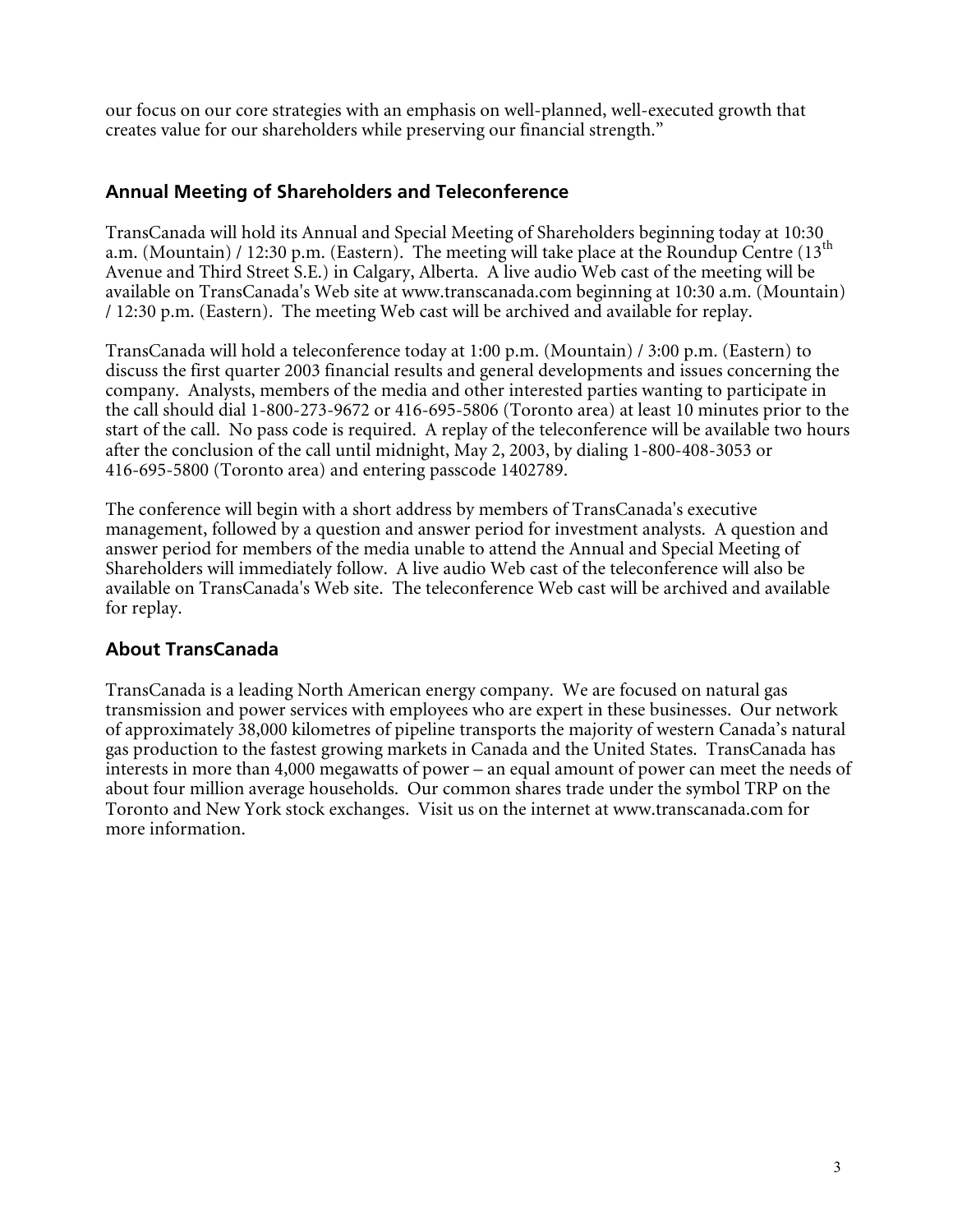# **First Quarter 2003 Financial Highlights** (unaudited)

| <b>Operating Results</b>                                       | Three months ended March 31 |       |
|----------------------------------------------------------------|-----------------------------|-------|
| (millions of dollars)                                          | 2003                        | 2002  |
|                                                                |                             |       |
| <b>Revenues</b>                                                | 1,336                       | 1,246 |
| <b>Net Income Applicable to Common Shares</b>                  | 208                         | 187   |
| <b>Cash Flow</b>                                               |                             |       |
| Funds generated from operations                                | 457                         | 455   |
| Capital expenditures and acquisitions in continuing operations | 482                         | 113   |

|                                             | Three months ended March 31 |        |
|---------------------------------------------|-----------------------------|--------|
| <b>Common Share Statistics</b>              | 2003<br>2002                |        |
| Net Income Per Share - Basic and Diluted    | \$0.43                      | \$0.39 |
| <b>Dividend Per Share</b>                   | \$0.27                      | \$0.25 |
| <b>Common Shares Outstanding (millions)</b> |                             |        |
| Average for the period                      | 480.1                       | 477.0  |
| End of period                               | 480.5                       | 477.5  |

-30-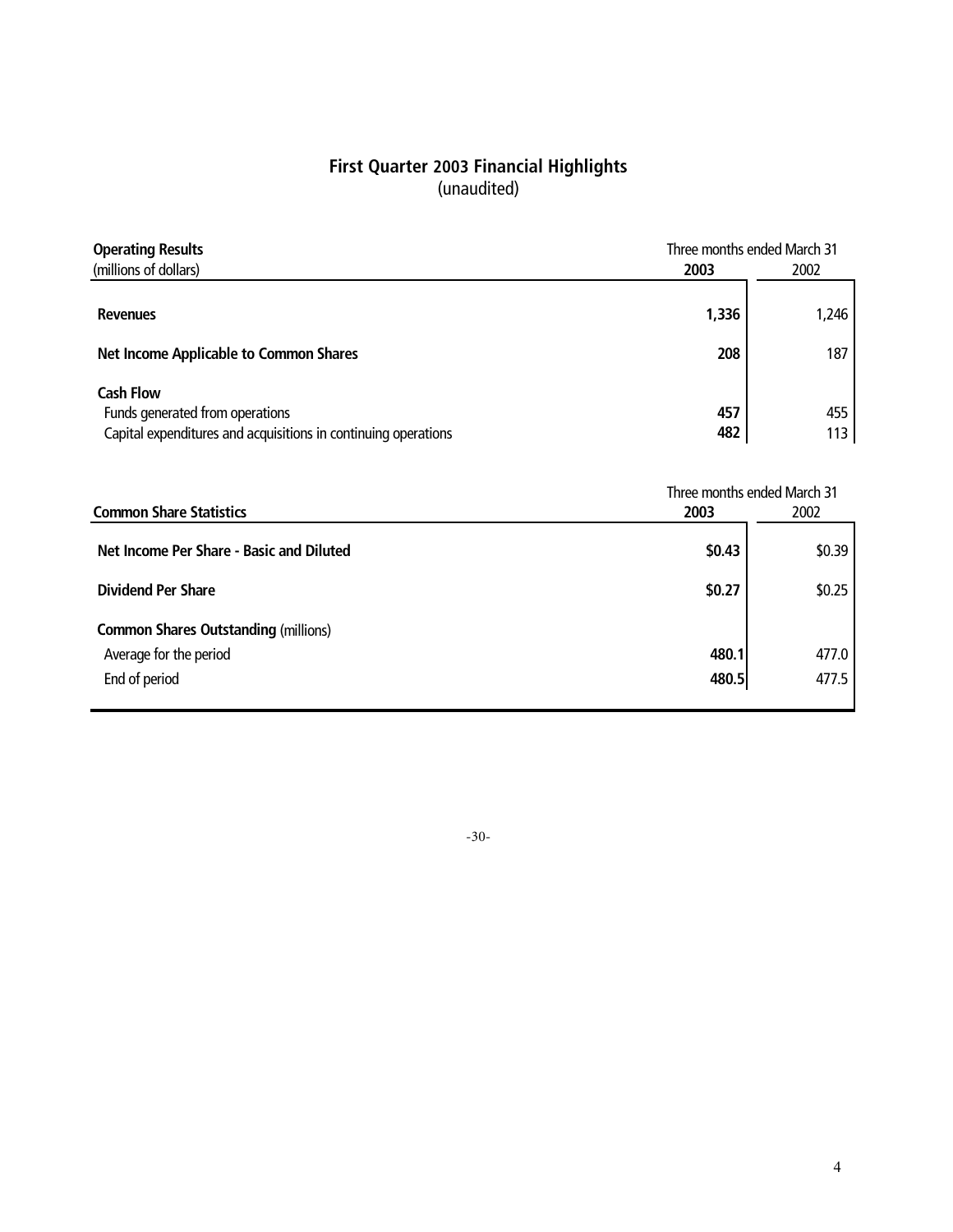

# **FIRST QUARTER 2003 Quarterly** Report to Shareholders

#### **Consolidated Results-at-a-Glance**

Three months ended March 31 (unaudited)

| (millions of dollars except per share amounts) | 2003   | 2002   |
|------------------------------------------------|--------|--------|
| Net Income Applicable to Common Shares         | 208    | 187    |
| Net Income Per Share - Basic and Diluted       | \$0.43 | \$0.39 |

# **Management's Discussion and Analysis**

The following discussion and analysis should be read in conjunction with the accompanying unaudited consolidated financial statements of TransCanada PipeLines Limited (TransCanada or the company) for the three months ended March 31, 2003 and the notes thereto.

# **Results of Operations**

# **Consolidated**

TransCanada's net income applicable to common shares for the three months ended March 31, 2003 was \$208 million or \$0.43 per share compared to \$187 million or \$0.39 per share for first quarter 2002. The increase of \$21 million or \$0.04 per share in first quarter 2003 compared to first quarter 2002 was primarily due to higher earnings from the Power business and reduced net expenses in the Corporate segment, partially offset by lower earnings from the Transmission segment. In first quarter 2003, the Power segment earnings included \$27 million related to TransCanada's earnings from its investment in Bruce Power L.P. (Bruce) which was acquired by TransCanada in February 2003. The lower earnings in the Transmission segment were primarily due to the decline in the Alberta System's net earnings reflecting the one-year fixed 2003 revenue requirement settlement reached between TransCanada and its stakeholders in February 2003.

Funds generated from operations of \$457 million for the three months ended March 31, 2003 were consistent with the same period in the prior year.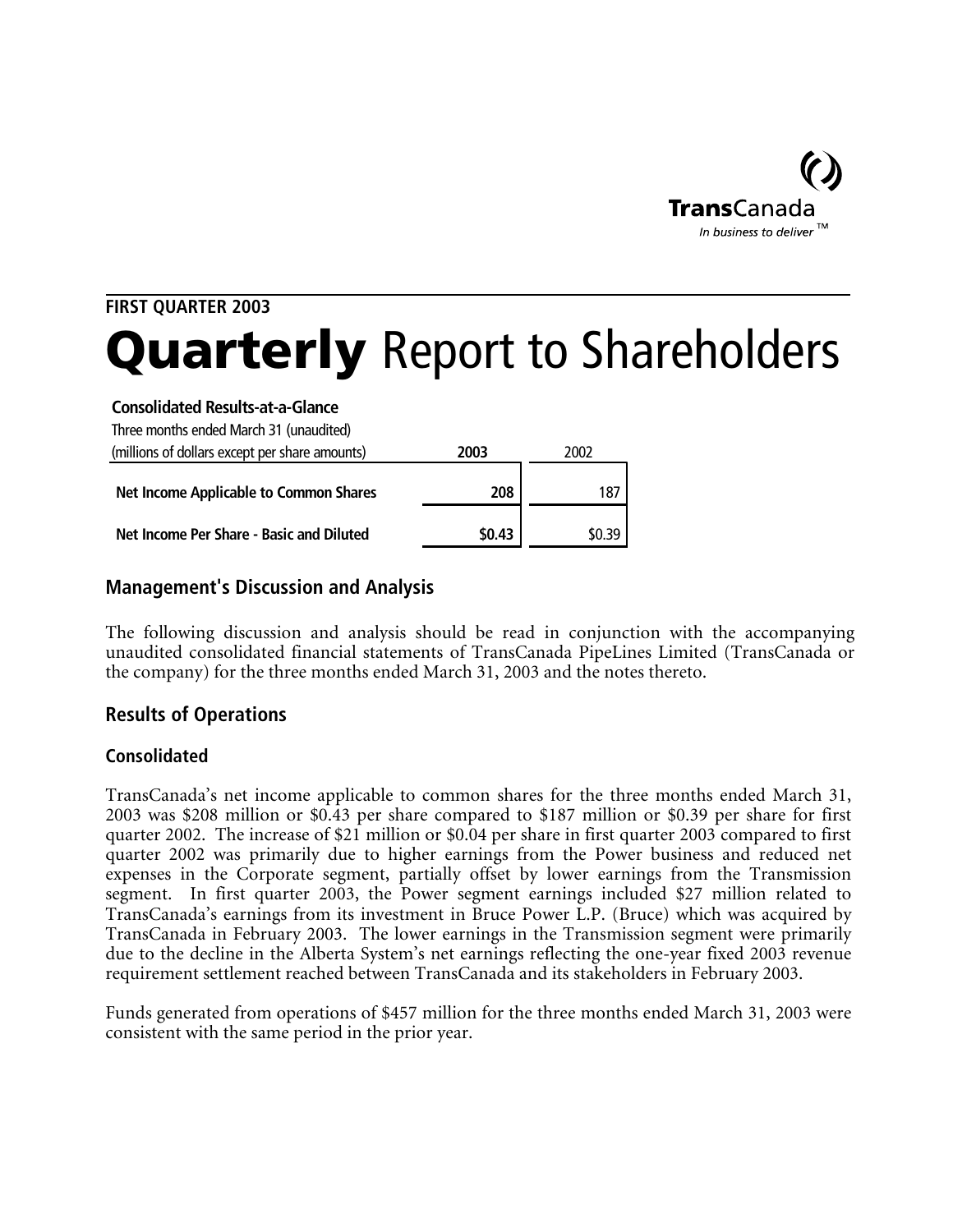#### **Segment Results-at-a-Glance**

Three months ended March 31 (unaudited)

| (millions of dollars)                         | 2003 | 2002 |
|-----------------------------------------------|------|------|
| Transmission                                  | 158  | 163  |
| Power                                         | 63   | 41   |
| Corporate                                     | (13) |      |
| <b>Net Income Applicable to Common Shares</b> | 208  | 187  |

#### **Transmission**

**Transmission Results-at-a-Glance**

The Transmission business generated net earnings of \$158 million and \$163 million for the three months ended March 31, 2003 and 2002, respectively.

# Three months ended March 31 (unaudited) (millions of dollars) **2003** 2002 **Wholly-Owned Pipelines** Alberta System 50 Canadian Mainline 68 BC System **2** 2 **115** 120 **North American Pipeline Ventures** Great Lakes 22 TC PipeLines, LP 4 Iroquois **7** 5 Portland 1 Foothills 5 Trans Québec & Maritimes **2** 2 CrossAlta **3** 5 Northern Development (1) (1) Other **1** - **1** - **1** - **1** - **1** - **1** - **1** - **1** - **1** - **1** - **1** - **1** - **1** - **1** - **1** - **1** - **1** - **1** - **1** - **1** - **1** - **1** - **1** - **1** - **1** - **1** - **1** - **1** - **1** - **1** - **1** - **1** - **1** - **1** - **1** - **1** -  **43** 43 Net earnings 158 | 163

# Wholly-Owned Pipelines

The Alberta System's net earnings of \$42 million in first quarter 2003 decreased \$8 million compared to \$50 million in the same quarter of 2002. The decrease in net earnings is primarily due to lower earnings as a result of the one-year 2003 revenue requirement settlement which includes a fixed revenue requirement component of \$1.277 billion compared to a fixed revenue requirement component of \$1.347 billion in 2002. The Alberta System's annual net earnings in 2003 are expected to be lower by approximately \$40 million after tax compared to annual 2002 net earnings of \$214 million.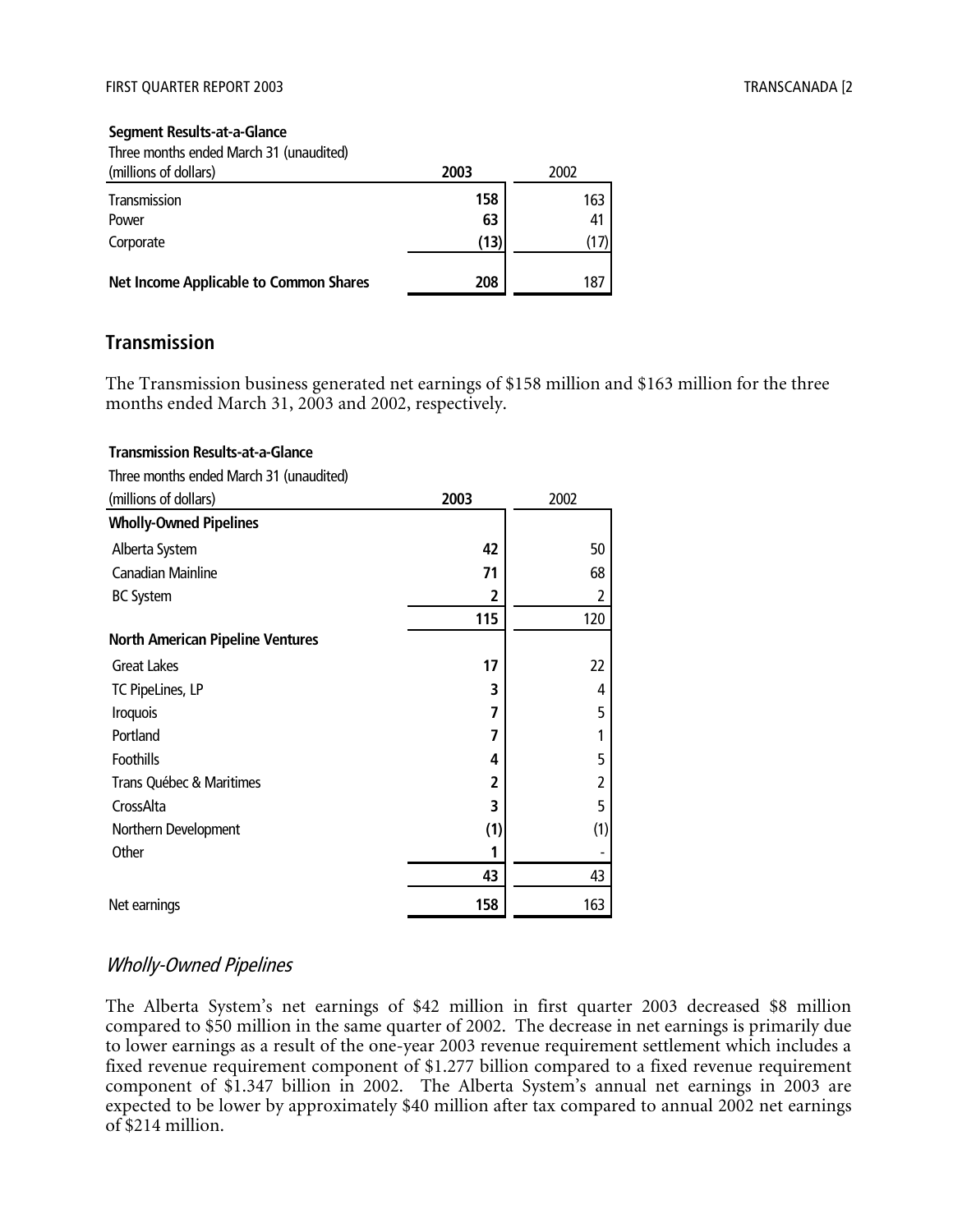The Canadian Mainline's net earnings have increased \$3 million for the three months ended March 31, 2003 when compared to the corresponding period in 2002. The increase in 2003 net earnings is mainly due to the National Energy Board's decision on TransCanada's Fair Return application (Fair Return decision) which included an increase in the deemed common equity ratio from 30 to 33 per cent, effective January 1, 2001. The Fair Return decision was made in June 2002, and was therefore not reflected in first quarter 2002 earnings. Earnings in first quarter 2003 also reflect an increase in the approved rate of return on common equity from 9.53 per cent in 2002 to 9.79 per cent in 2003, partially offset by a lower average investment base. The NEB hearing which commenced February 26, 2003 to consider the Canadian Mainline 2003 Tolls and Tariff Application is still in process.

| <b>Operating Statistics</b>                                     | Alberta             |       | Canadian   |       | BС     |      |
|-----------------------------------------------------------------|---------------------|-------|------------|-------|--------|------|
| Three months ended March 31 (unaudited)                         | System <sup>*</sup> |       | Mainline** |       | System |      |
|                                                                 | 2003                | 2002  | 2003       | 2002  | 2003   | 2002 |
| Average investment base (\$ millions)<br>Delivery volumes (Bcf) | 4,966               | 5.088 | 8.692      | 8.974 | 238    | 200  |
| <b>Total</b>                                                    | 1,061               | 1.067 | 805        | 697   | 61     | 105  |
| Average per day                                                 | 11.8                | 11.9  | 8.9        | 7.7   | 0.7    | 1.2  |

\*Field receipt volumes for the Alberta System for the three months ended March 31, 2003 were 956 Bcf (2002 - 997 Bcf); average per day were 10.6 Bcf (2002 - 11.1 Bcf).

\*\*Canadian Mainline deliveries originating at the Alberta border and in Saskatchewan for the three months ended March 31, 2003 were 592 Bcf (2002 - 552 Bcf); average per day were 6.6 Bcf (2002 - 6.1 Bcf).

#### North American Pipeline Ventures

TransCanada's proportionate share of net earnings of \$43 million from its other Transmission businesses for the three months ended March 31, 2003 was consistent with the same period in 2002.

Net earnings for the three months ended March 31, 2002 included TransCanada's \$7 million share of a favourable ruling for Great Lakes related to Minnesota use tax paid in prior years. Excluding the impact of the Great Lakes favourable ruling in 2002, net earnings for the three months ended March 31, 2003 increased mainly due to higher earnings from Portland which included a depreciation adjustment related to 2002 and higher tolls in first quarter 2003 compared to first quarter 2002, both as a result of Portland's rate settlement in early 2003.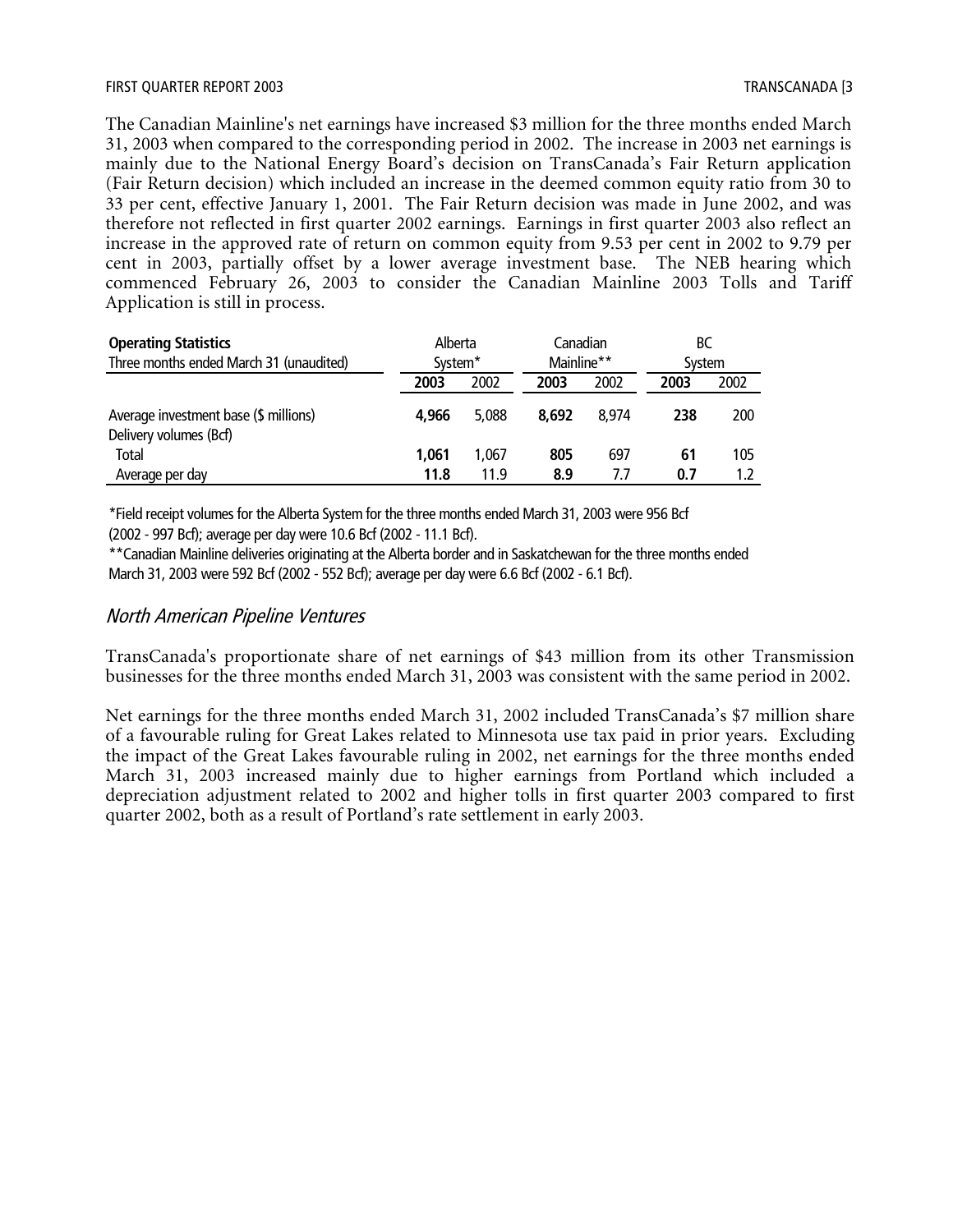#### **Power**

#### **Power Results-at-a-Glance**

Three months ended March 31 (unaudited)

| (millions of dollars)                     | 2003 | 2002 |
|-------------------------------------------|------|------|
| Western operations                        | 43   | 34   |
| Northeastern U.S. operations              | 25   | 41   |
| Bruce Power L.P. investment               | 38   |      |
| Power LP investment                       | 11   | 10   |
| General, administrative and support costs | (21) | (17) |
| Operating and other income                | 96   | 68   |
| Financial charges                         | (2)  | (3)  |
| Income taxes                              | (31) | (24) |
| Net earnings                              | 63   |      |

Power's net earnings of \$63 million for the three months ended March 31, 2003 were \$22 million higher when compared to the same period in 2002. Strong earnings from the recently acquired interest in Bruce and the addition of the ManChief plant in late 2002 were the major contributors to this increase, partially offset by lower earnings from the Northeastern U.S. Operations.

Operating and other income from Western Operations of \$43 million for the three months ended March 31, 2003 was \$9 million higher compared to the same period in 2002 mainly due to the acquisition of the ManChief facility in November 2002 and lower electricity transmission tariffs.

Operating and other income from the Northeastern U.S. Operations was \$16 million lower for first quarter 2003 compared to first quarter 2002. The decrease is primarily due to the higher cost of fuel gas at Ocean State Power (OSP) and subsequent limited opportunity to resell gas at a profit, and lower water flows from the Curtis Palmer hydroelectric facility.

In December 2002, OSP concluded an arbitration process with respect to its cost of fuel gas, which substantially increased the cost of fuel for December 2002 through to March 2003. A decision was received on a second arbitration in late March 2003, effective April 2003. This decision is not materially different from the December 2002 decision.

Power completed the acquisition of a 31.6 per cent interest in Bruce on February 14, 2003. Bruce consists of two nuclear plants. Bruce B has four reactors currently generating a total of 3,140 megawatts (MW). Bruce A consists of four 769 MW reactors which are not operating, however, two units are currently undergoing restart activities. Bruce contributed \$38 million of equity income (\$27 million after tax) in first quarter 2003 from the date of acquisition with an achieved average selling price of \$63/MW hour. The four Bruce B units ran at 100 per cent availability during the entire first quarter 2003, the best performance in the plant's history, and approximately 45 per cent of this output was sold into Ontario's wholesale spot market. The \$38 million contribution reflected strong plant performance and higher than expected market prices in the wholesale spot market as a result of colder than normal weather conditions and increased demand for electricity.

Given the expected critical demand for power in Ontario this summer, Bruce has accelerated its restart activities to ensure the two Bruce A units are available during this critical period. The expectation is that the facility should have full production from the two Bruce A units by the end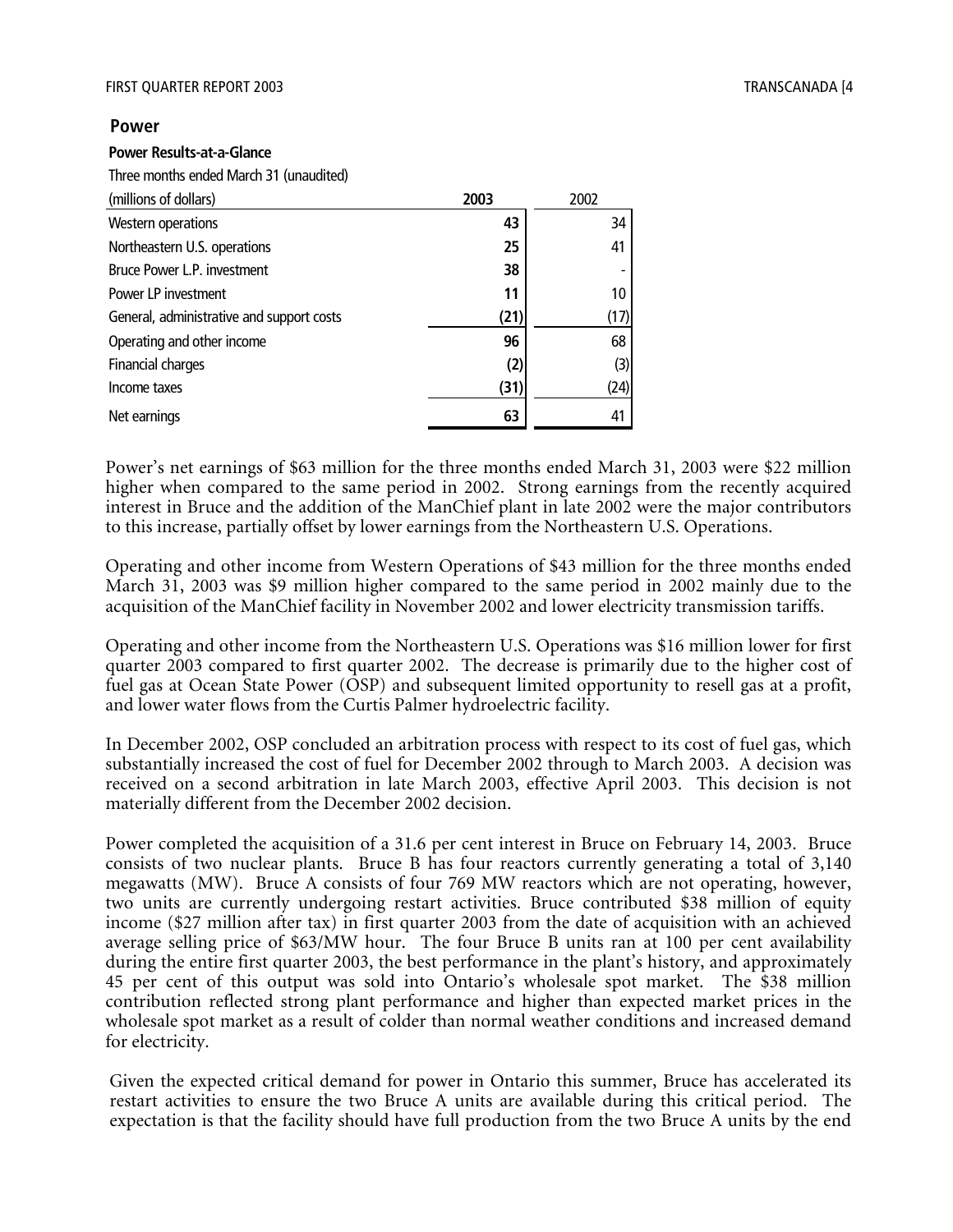of June 2003. As a result of these additional efforts, the total restart costs to be incurred by Bruce are expected to be approximately 20 per cent higher than the previous estimate of \$450 million (TransCanada's 31.6 per cent share - \$142 million), which was comprised of \$400 million for the Bruce A Restart Project and \$50 million of deferred startup costs.

Equity income from Bruce is directly impacted by fluctuations in spot market prices for electricity as well as overall plant availability which, in turn, is impacted by scheduled and unscheduled maintenance. To reduce its exposure to spot market prices, Bruce has entered into fixed price sales contracts for approximately 1,600 MW of output for the remainder of 2003. There is a planned maintenance outage at one of the four Bruce B units for most of the second quarter 2003, which will reduce quarterly output accordingly. Similarly, there is an approximate one month planned outage at one Bruce B unit and one Bruce A unit in the third and fourth quarter 2003, respectively.

Operating and other income from the investment in TransCanada Power, L.P. was slightly higher for the three months ended March 31, 2003 compared to the same period in 2002, mainly due to increased earnings from the Ontario plants and the unplanned outage that occurred at the Williams Lake plant in first quarter 2002.

| Three months ended March 31 (unaudited) |       |       |
|-----------------------------------------|-------|-------|
| (gigawatt hours)                        | 2003  | 2002  |
| Western operations                      | 2,614 | 2,828 |
| Northeastern U.S. operations            | 1,669 | 1,152 |
| Bruce Power L.P. investment             | 1,087 |       |
| Power LP investment                     | 565   | 571   |
| Total                                   | 5,935 | 4.551 |
|                                         |       |       |

\*Power sales volumes include TransCanada's share of Bruce Power L.P. (31.6 per cent) and Sundance B power purchase arrangement (50 per cent) output.

#### **Weighted Average Plant Availability**

**Power Sales Volumes\***

| Three months ended March 31 (unaudited) | 2003 | 2002 |
|-----------------------------------------|------|------|
| Western operations                      | 98%  | 98%  |
| Northeastern U.S. operations            | 84%  | 99%  |
| Bruce Power L.P. investment             | 100% |      |
| Power LP investment                     | 98%  | 93%  |
| All plants                              | 96%  | 97%  |

#### **Corporate**

Net expenses were \$13 million and \$17 million for the three months ended March 31, 2003 and 2002, respectively. This \$4 million improvement is primarily due to the positive impact of lower interest costs in first quarter 2003 compared to the same period in the prior year.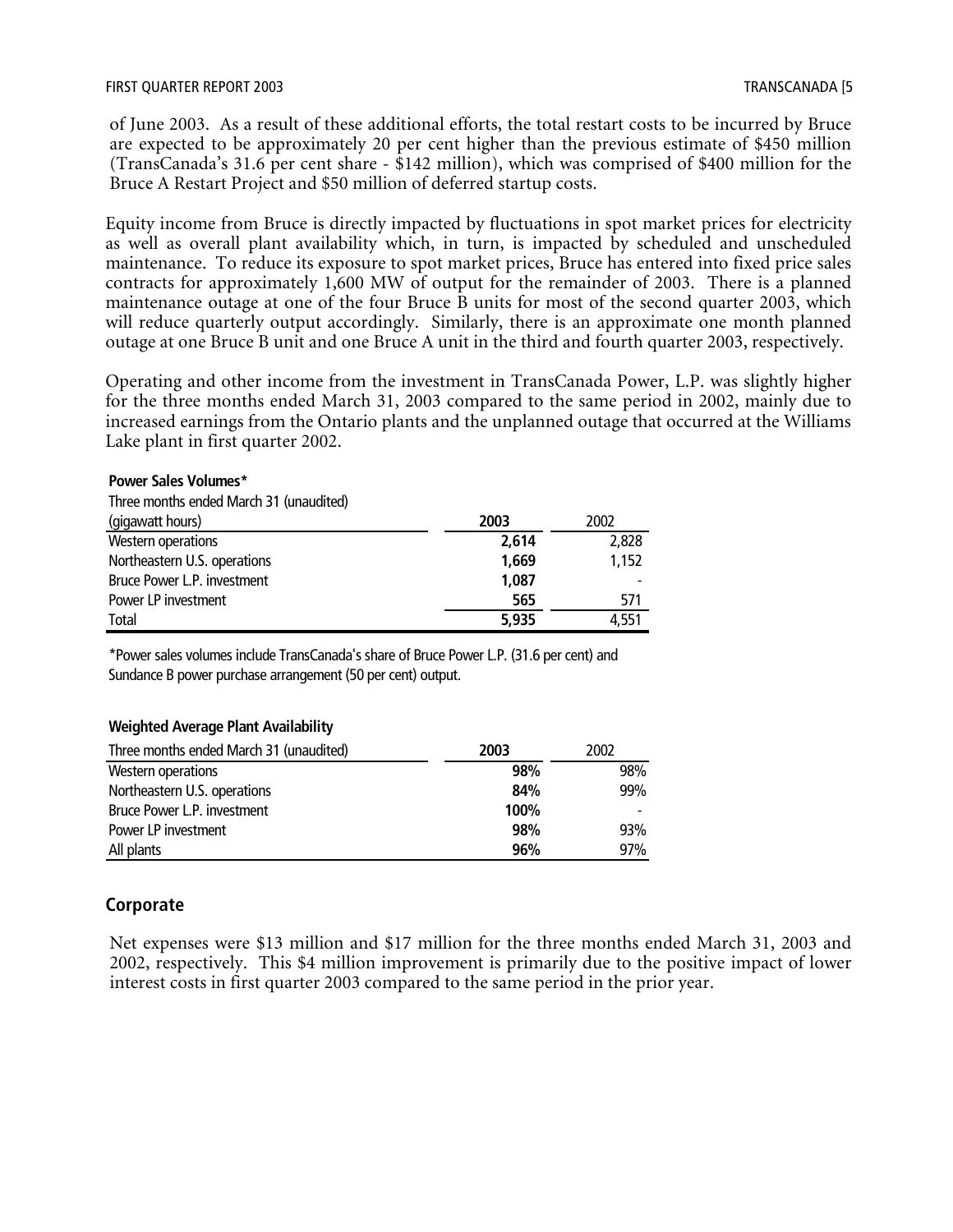# **Liquidity and Capital Resources**

#### **Funds Generated from Operations**

Funds generated from operations of \$457 million for first quarter 2003 are consistent with the same period in the prior year.

TransCanada expects that its ability to generate sufficient amounts of cash in the short term and the long term when needed, and to maintain financial capacity and flexibility to provide for planned growth is adequate, and remains substantially unchanged since December 31, 2002.

#### **Investing Activities**

In the three months ended March 31, 2003, capital expenditures, excluding acquisitions, totalled \$76 million (2002 - \$117 million) and related primarily to Iroquois' ongoing Eastchester Expansion project into New York City, maintenance and capacity capital in wholly-owned pipelines and ongoing construction of the MacKay River power plant in Alberta. Acquisitions for the three months ended March 31, 2003 totalled \$409 million (2002 – nil) and were almost entirely comprised of the acquisition of a 31.6 per cent interest in Bruce for \$376 million plus closing adjustments.

#### **Financing Activities**

TransCanada used a portion of its cash resources to fund long-term debt maturities of \$9 million. The company issued notes payable of \$209 million in first quarter 2003.

#### Dividends

On April 25, 2003, TransCanada's Board of Directors declared a quarterly dividend of \$0.27 per share for the quarter ending June 30, 2003 on the outstanding common shares. This is the  $158<sup>th</sup>$ consecutive quarterly dividend paid by TransCanada on its common shares, and is payable on July 31, 2003 to shareholders of record at the close of business on June 30, 2003. The Board also declared regular dividends on TransCanada's preferred shares.

#### **Risk Management**

With respect to continuing operations, TransCanada's market, financial and counterparty risks remain substantially unchanged since December 31, 2002. The company has retained certain exposures as a result of the divestiture of the Gas Marketing business. For further information on risks, refer to Management's Discussion and Analysis in TransCanada's 2002 Annual Report.

The processes within TransCanada's risk management function are designed to ensure that risks are properly identified, quantified, reported and managed. Risk management strategies, policies and limits are designed to ensure TransCanada's risk-taking is consistent with its business objectives and risk tolerance. Risks are managed within limits ultimately established by the Board of Directors and implemented by senior management, monitored by risk management personnel and audited by internal audit personnel.

TransCanada manages market risk exposures in accordance with its corporate market risk policy and position limits. The company's primary market risks result from volatility in commodity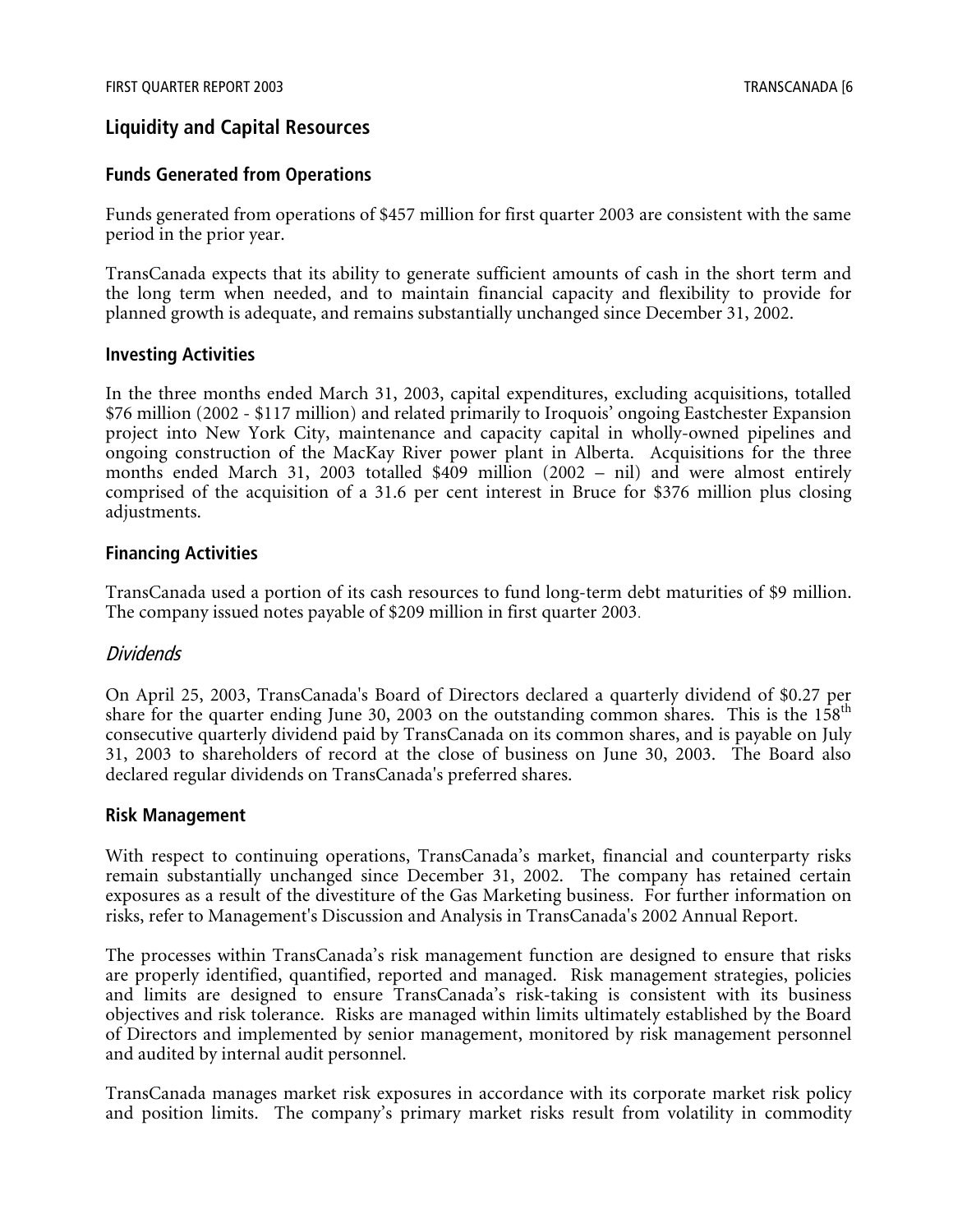prices, interest rates, foreign currency exchange rates and the failure of counterparties to meet contractual financial obligations.

#### **Controls and Procedures**

Within 90 days prior to the filing of this quarterly report, TransCanada's management evaluated the effectiveness of the design and operation of the company's disclosure controls and procedures (disclosure controls) and internal controls for financial reporting purposes (internal controls). Based on that evaluation, the Chief Executive Officer and the Chief Financial Officer have concluded that:

- TransCanada's disclosure controls are effective in ensuring that material information relating to TransCanada is made known to management on a timely basis, and is included in this quarterly report; and
- TransCanada's internal controls are effective in providing assurance that the financial statements for this quarter are fairly presented in accordance with Canadian generally accepted accounting principles.

To the best of these officers' knowledge and belief, there have been no significant changes in internal controls or in other factors that could significantly affect internal controls subsequent to the date on which such evaluation was completed in connection with this quarterly report.

# **Critical Accounting Policy**

TransCanada's critical accounting policy, which remains unchanged since December 31, 2002, is the use of regulatory accounting for its regulated operations. For further information on this critical accounting policy, refer to Management's Discussion and Analysis in TransCanada's 2002 Annual Report.

# **Critical Accounting Estimates**

Since a determination of many assets, liabilities, revenues and expenses is dependent upon future events, the preparation of the company's consolidated financial statements requires the use of estimates and assumptions which have been made using careful judgment. TransCanada's critical accounting estimates, which remain unchanged since December 31, 2002, are depreciation expense and certain deferred after-tax gains and remaining obligations related to the Gas Marketing business. For further information on these critical accounting estimates, refer to Management's Discussion and Analysis in TransCanada's 2002 Annual Report.

# **Outlook**

The strong contribution from Bruce in first quarter 2003 is expected to result in higher Power net earnings in 2003 than originally anticipated. The company does not expect its quarterly net earnings from Bruce to continue at this rate for the remaining quarters of 2003. The outlook for the company's other segments remains relatively unchanged since December 31, 2002. For further information on outlook, refer to Management's Discussion and Analysis in TransCanada's 2002 Annual Report.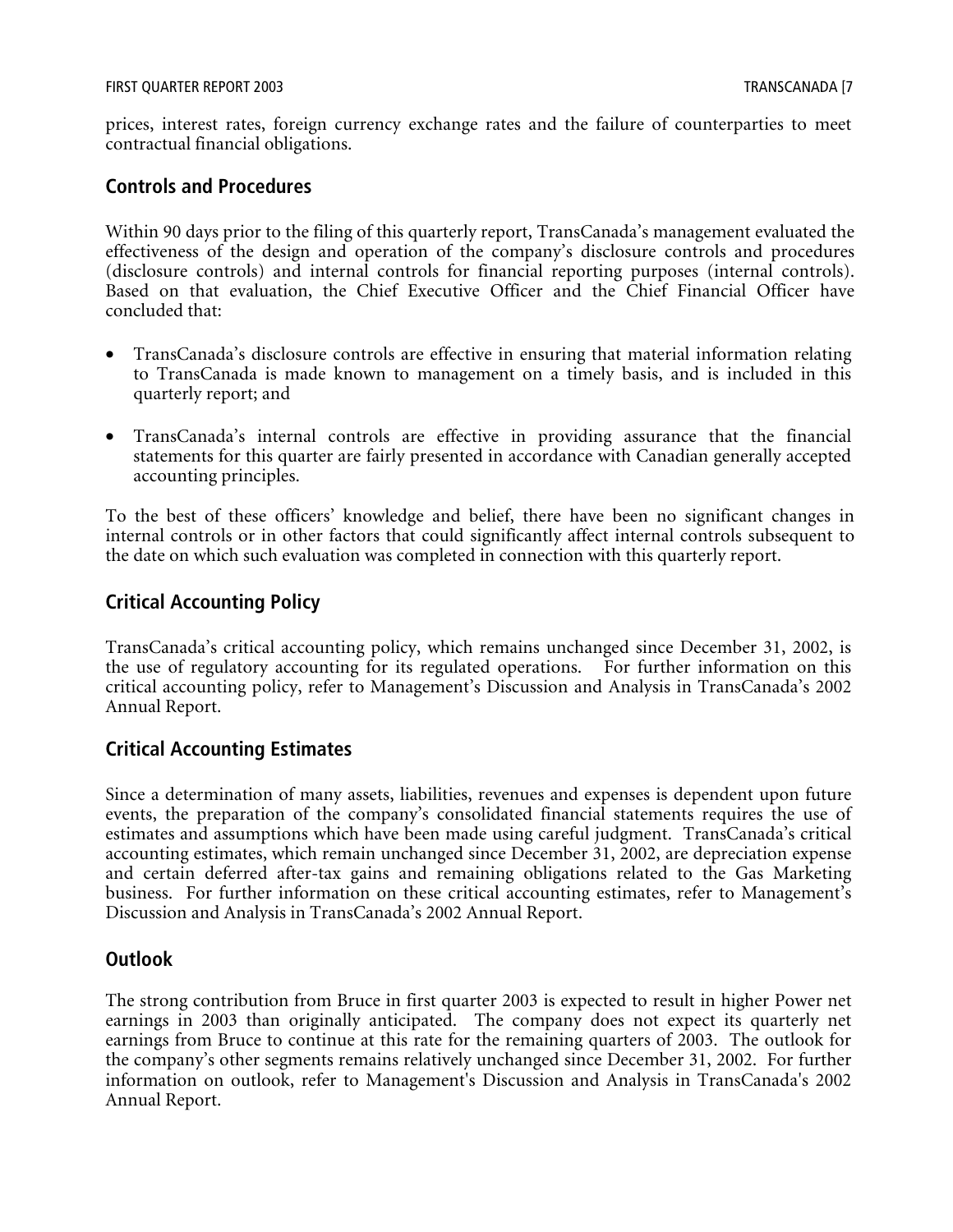#### FIRST QUARTER REPORT 2003 TRANSCANADA [8

The company's earnings and cash flow combined with a strong balance sheet continue to provide the financial flexibility for TransCanada to make disciplined investments in its core businesses of Transmission and Power. Credit ratings on the company's senior unsecured debt assigned by Dominion Bond Rating Service Limited (DBRS), Moody's Investors Service (Moody's) and Standard & Poor's are currently A, A2 and A-, respectively. Standard & Poor's has placed its rating of TransCanada's senior unsecured debt on 'CreditWatch' with negative implications. DBRS and Moody's continue to maintain a 'stable' outlook.

#### **Other Recent Developments**

#### **Transmission**

#### Wholly-Owned Pipelines

#### Canadian Mainline

In February 2003, the NEB denied the September 2002 request made by TransCanada for a review and variance of the Fair Return decision. TransCanada maintains that the Fair Return decision does not recognize the long-term business risks of the Canadian Mainline. On March 21, 2003, TransCanada applied to the Federal Court of Appeal for leave to appeal the Fair Return decision. If TransCanada's leave to appeal application is successful, the appeal will go forward to the Federal Court of Appeal. TransCanada is basing its leave to appeal application on two questions of law.

The NEB hearing which commenced February 26, 2003 to consider the Canadian Mainline 2003 Tolls and Tariff Application is still in process. In this application, TransCanada is requesting approval of a higher composite depreciation rate, introduction of a new tolling zone in southwestern Ontario, an increase to the Interruptible Transportation bid floor price and cost/efficiency incentive mechanisms.

#### Alberta System

In February 2003, TransCanada reached a settlement regarding the 2003 revenue requirement for the Alberta System. The settlement is the result of a consultative process that included producers, industrial users, consumer groups, marketers and export groups. The one-year settlement establishes the Alberta System's fixed revenue requirement for 2003. This settlement is currently before the EUB for approval together with the Alberta System 2003 Tariff Settlement which includes proposed modifications to rate design and an application for a new service. These settlements are expected to form the basis of the Alberta System tolls for 2003. TransCanada had originally applied to the EUB for approval of two new services but, after consulting with its customers, has withdrawn the application for one of the proposed services.

#### **Power**

In February 2003, TransCanada completed the acquisition of a 31.6 per cent interest in Bruce for \$376 million plus closing adjustments. TransCanada also loaned a one-third share (\$75 million) of a \$225 million accelerated deferred rent payment to Ontario Power Generation. Bruce is a tenant under a lease on the Bruce nuclear power facility in Ontario. The lease expires in 2018 with an option to extend the lease by up to 25 years.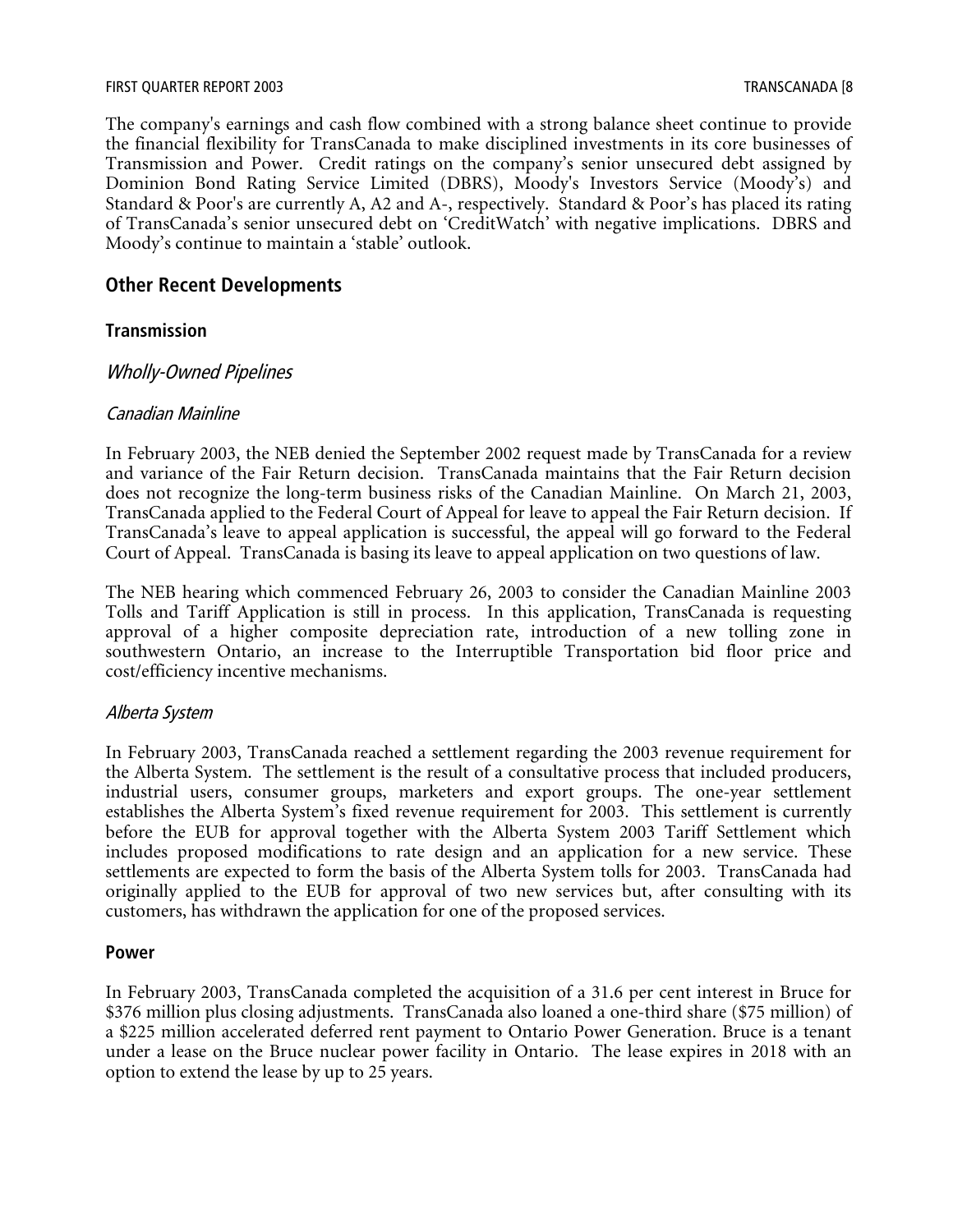TransCanada's newest power facility, the Bear Creek plant, commenced commercial operations in first quarter 2003. This 80 megawatt cogeneration facility near Grande Prairie, Alberta will sell, under a 25 year agreement, the majority of its power to Weyerhaeuser at its Grande Prairie Pulp Mill as well as Weyerhaeuser's other Alberta facilities.

#### **Corporate**

In first quarter 2003, TransCanada's Board of Directors unanimously recommended common shareholders vote in favour of a proposal to create a new holding company, TransCanada Corporation (Holdco), to become the parent of TransCanada PipeLines Limited. The proposal will be voted on April 25, 2003 at TransCanada's Annual and Special Meeting of Shareholders. The company will announce the results of the vote after the Meeting. The financial statements of Holdco will be prepared using the continuity of interests method. Accordingly, the financial statements of Holdco on the effective date, on a consolidated basis, will in all material respects be the same as those of TransCanada immediately prior to the arrangement, except as to the accounting treatment of the company's preferred securities and preferred shares. For further information on this, refer to TransCanada's 2003 Management Proxy Circular.

# **Forward-Looking Information**

Certain information in this quarterly report is forward-looking and is subject to important risks and uncertainties. The results or events predicted in this information may differ from actual results or events. Factors which could cause actual results or events to differ materially from current expectations include, among other things, the ability of TransCanada to successfully implement its strategic initiatives and whether such strategic initiatives will yield the expected benefits, the availability and price of energy commodities, regulatory decisions, competitive factors in the pipeline and power industry sectors, and the prevailing economic conditions in North America. For additional information on these and other factors, see the reports filed by TransCanada with Canadian securities regulators and with the United States Securities and Exchange Commission. TransCanada disclaims any intention or obligation to update or revise any forward-looking statements, whether as a result of new information, future events or otherwise.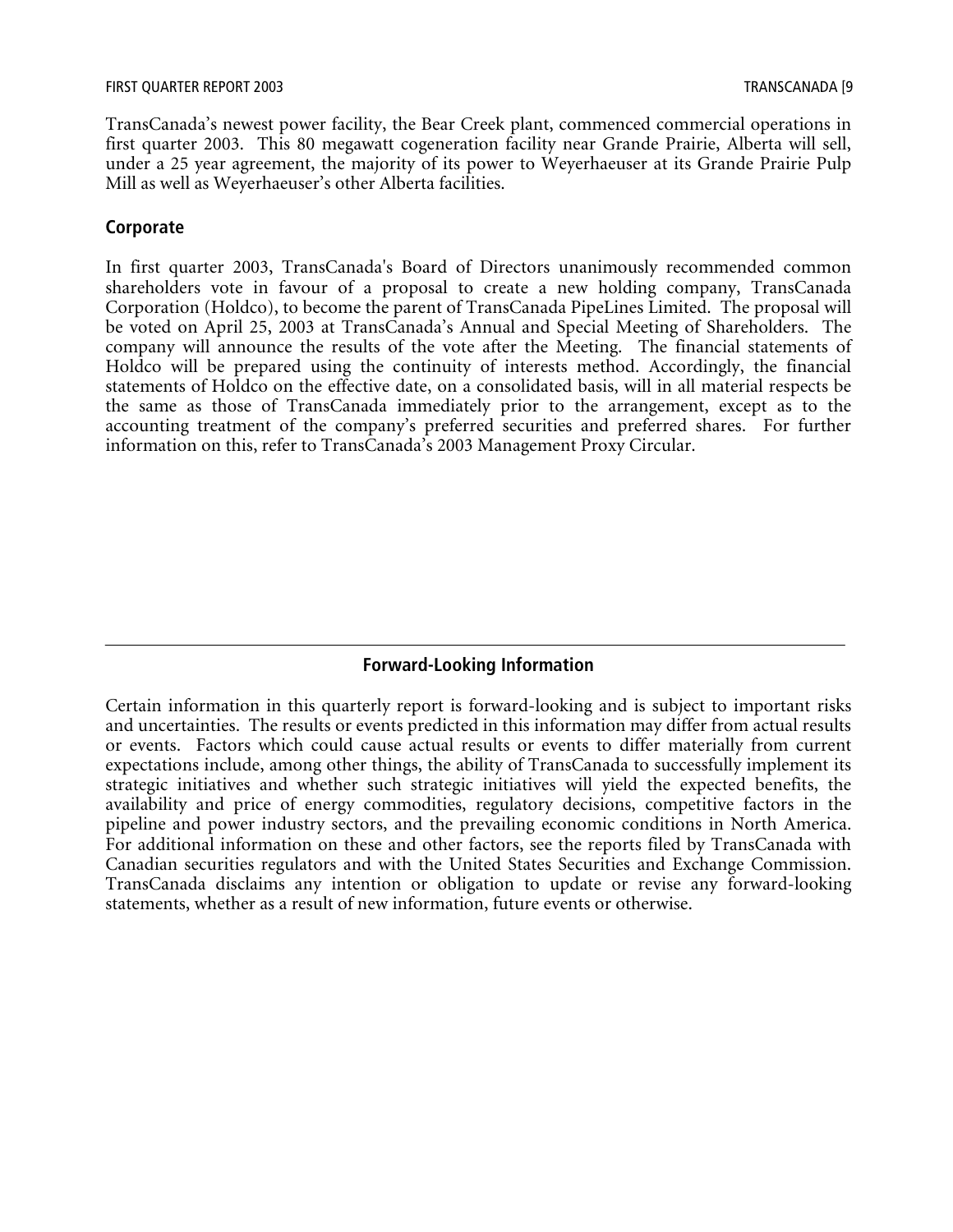# **Consolidated Income**

Three months ended March 31 (unaudited)

| (millions of dollars except per share amounts)         | 2003   | 2002   |
|--------------------------------------------------------|--------|--------|
| <b>Revenues</b>                                        | 1,336  | 1,246  |
| <b>Operating Expenses</b>                              |        |        |
| Cost of sales                                          | 180    | 133    |
| Other costs and expenses                               | 427    | 354    |
| Depreciation                                           | 215    | 207    |
|                                                        | 822    | 694    |
| <b>Operating Income</b>                                | 514    | 552    |
| <b>Other Expenses/(Income)</b>                         |        |        |
| Financial charges                                      | 204    | 221    |
| Financial charges of joint ventures                    | 22     | 23     |
| Equity income                                          | (58)   | (10)   |
| Interest and other income                              | (13)   | (11)   |
|                                                        | 155    | 223    |
| Income before Income Taxes                             | 359    | 329    |
| <b>Income Taxes - Current and Future</b>               | 136    | 128    |
| <b>Net Income</b>                                      | 223    | 201    |
| <b>Preferred Securities Charges</b>                    | 9      | 9      |
| <b>Preferred Share Dividends</b>                       | 6      | 5      |
| <b>Net Income Applicable to Common Shares</b>          | 208    | 187    |
|                                                        |        |        |
| Net Income Per Share - Basic and Diluted               | \$0.43 | \$0.39 |
| <b>Average Shares Outstanding - Basic (millions)</b>   | 480.1  | 477.0  |
| <b>Average Shares Outstanding - Diluted (millions)</b> | 481.9  | 479.1  |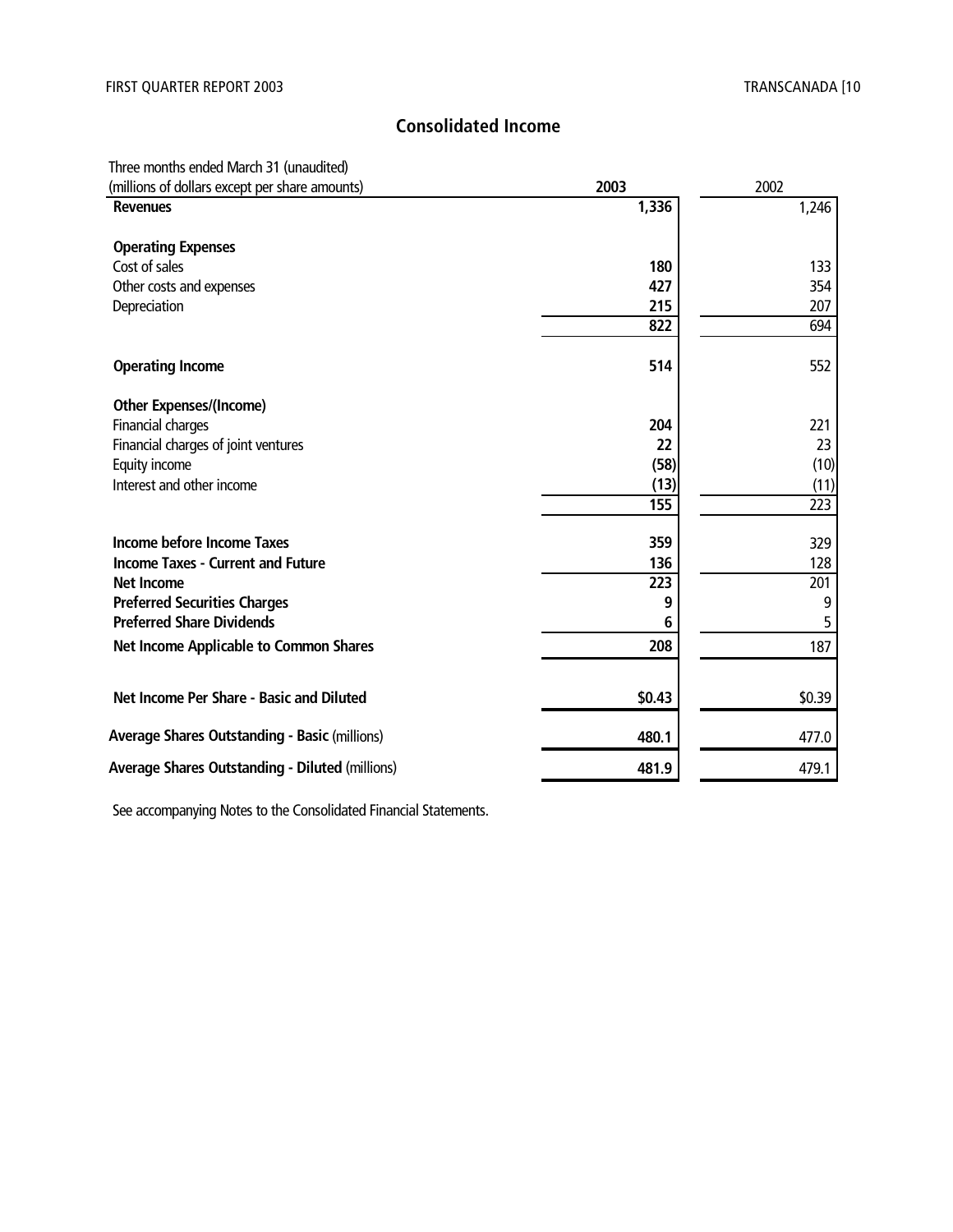# **Consolidated Cash Flows**

Three months ended March 31 (unaudited)

| (millions of dollars)                                  | 2003  | 2002  |
|--------------------------------------------------------|-------|-------|
| <b>Cash Generated From Operations</b>                  |       |       |
| Net income                                             | 223   | 201   |
| Depreciation                                           | 215   | 207   |
| Future income taxes                                    | 74    | 53    |
| Equity income in excess of distributions received      | (51)  | (4)   |
| Other                                                  | (4)   | (2)   |
| Funds generated from operations                        | 457   | 455   |
| Increase in operating working capital                  | (8)   | (54)  |
| Net cash provided by continuing operations             | 449   | 401   |
| Net cash provided by discontinued operations           | 4     | 58    |
|                                                        | 453   | 459   |
| <b>Investing Activities</b>                            |       |       |
| Capital expenditures                                   | (76)  | (117) |
| Acquisitions, net of cash acquired                     | (409) |       |
| Disposition of assets                                  | 5     |       |
| Deferred amounts and other                             | (23)  | 17    |
| Net cash used in investing activities                  | (503) | (100) |
| <b>Financing Activities</b>                            |       |       |
| Dividends and preferred securities charges             | (139) | (127) |
| Notes payable issued/(repaid), net                     | 209   | (171) |
| Reduction of long-term debt                            | (9)   | (92)  |
| Non-recourse debt of joint ventures issued             | 17    | 1     |
| Reduction of non-recourse debt of joint ventures       | (16)  | (13)  |
| Common shares issued                                   | 16    | 15    |
| Net cash provided by/(used in) financing activities    | 78    | (387) |
|                                                        |       |       |
| Increase/(Decrease) in Cash and Short-Term Investments | 28    | (28)  |
| <b>Cash and Short-Term Investments</b>                 |       |       |
| Beginning of period                                    | 212   | 299   |
| <b>Cash and Short-Term Investments</b>                 |       |       |
| End of period                                          | 240   | 271   |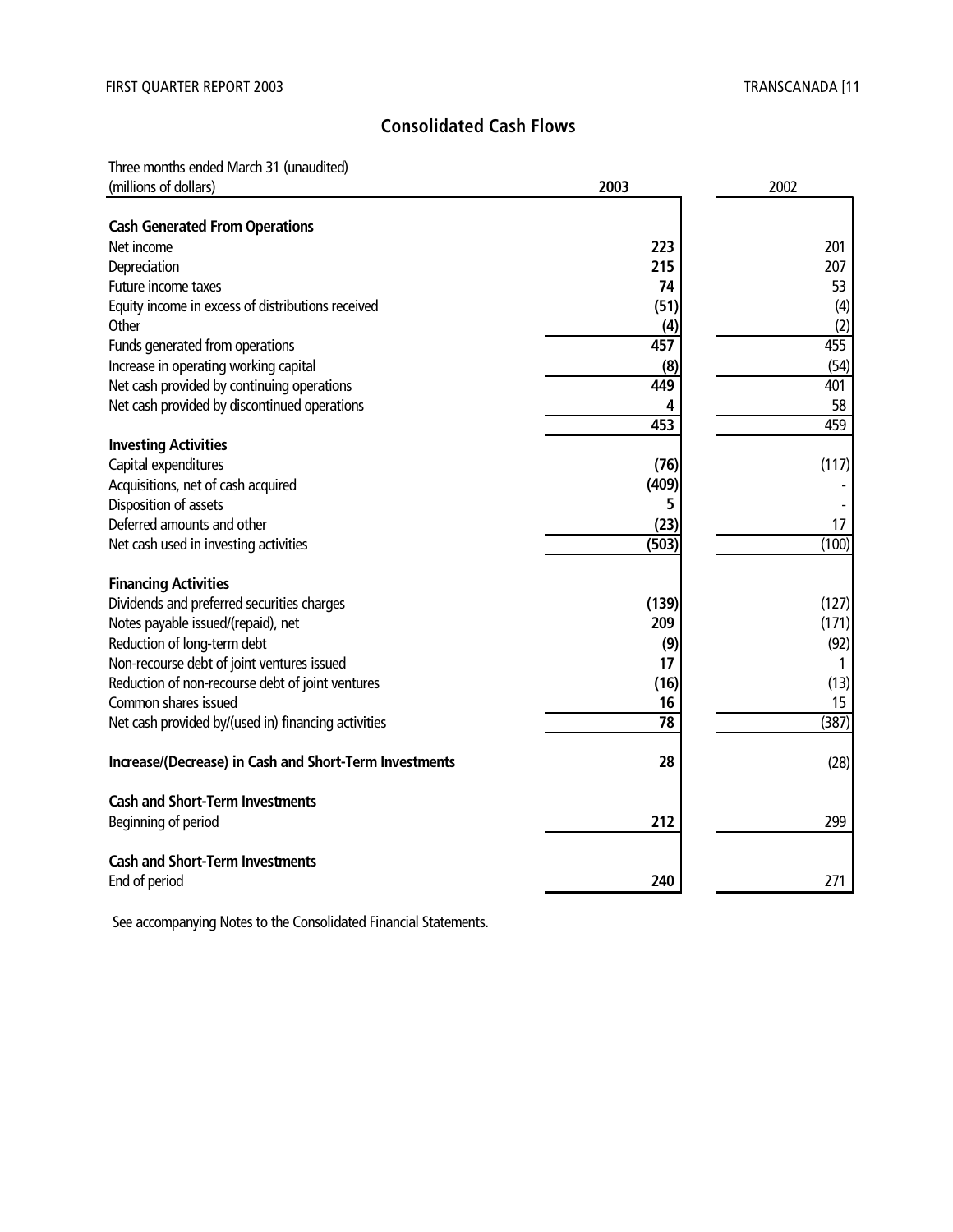# **Consolidated Balance Sheet**

|                                                        | March 31, 2003 | December 31, |
|--------------------------------------------------------|----------------|--------------|
| (millions of dollars)                                  | (unaudited)    | 2002         |
| <b>ASSETS</b>                                          |                |              |
| <b>Current Assets</b>                                  |                |              |
| Cash and short-term investments                        | 240            | 212          |
| Accounts receivable                                    | 724            | 691          |
| Inventories                                            | 167            | 178          |
| Other                                                  | 84             | 102          |
|                                                        | 1,215          | 1,183        |
| <b>Long-Term Investments</b>                           | 725            | 291          |
| <b>Plant, Property and Equipment</b>                   | 17,220         | 17,496       |
| <b>Other Assets</b>                                    | 952            | 946          |
|                                                        | 20,112         | 19,916       |
|                                                        |                |              |
| LIABILITIES AND SHAREHOLDERS' EQUITY                   |                |              |
| <b>Current Liabilities</b>                             |                |              |
| Notes payable                                          | 506            | 297          |
| Accounts payable                                       | 891            | 902          |
| Accrued interest                                       | 245            | 227          |
| Current portion of long-term debt                      | 616            | 517          |
| Current portion of non-recourse debt of joint ventures | 70             | 75           |
| Provision for loss on discontinued operations          | 232            | 234          |
|                                                        | 2,560          | 2,252        |
| <b>Deferred Amounts</b>                                | 341            | 353          |
| <b>Long-Term Debt</b>                                  | 8,616          | 8,815        |
| <b>Future Income Taxes</b>                             | 287            | 226          |
| <b>Non-Recourse Debt of Joint Ventures</b>             | 1,179          | 1,222        |
| <b>Junior Subordinated Debentures</b>                  | 239            | 238          |
|                                                        | 13,222         | 13,106       |
| <b>Shareholders' Equity</b>                            |                |              |
| <b>Preferred securities</b>                            | 673            | 674          |
| Preferred shares                                       | 389            | 389          |
| Common shares                                          | 4,630          | 4,614        |
| Contributed surplus                                    | 266            | 265          |
| Retained earnings                                      | 933            | 854          |
| Foreign exchange adjustment                            | (1)            | 14           |
|                                                        | 6,890          | 6,810        |
|                                                        | 20,112         | 19,916       |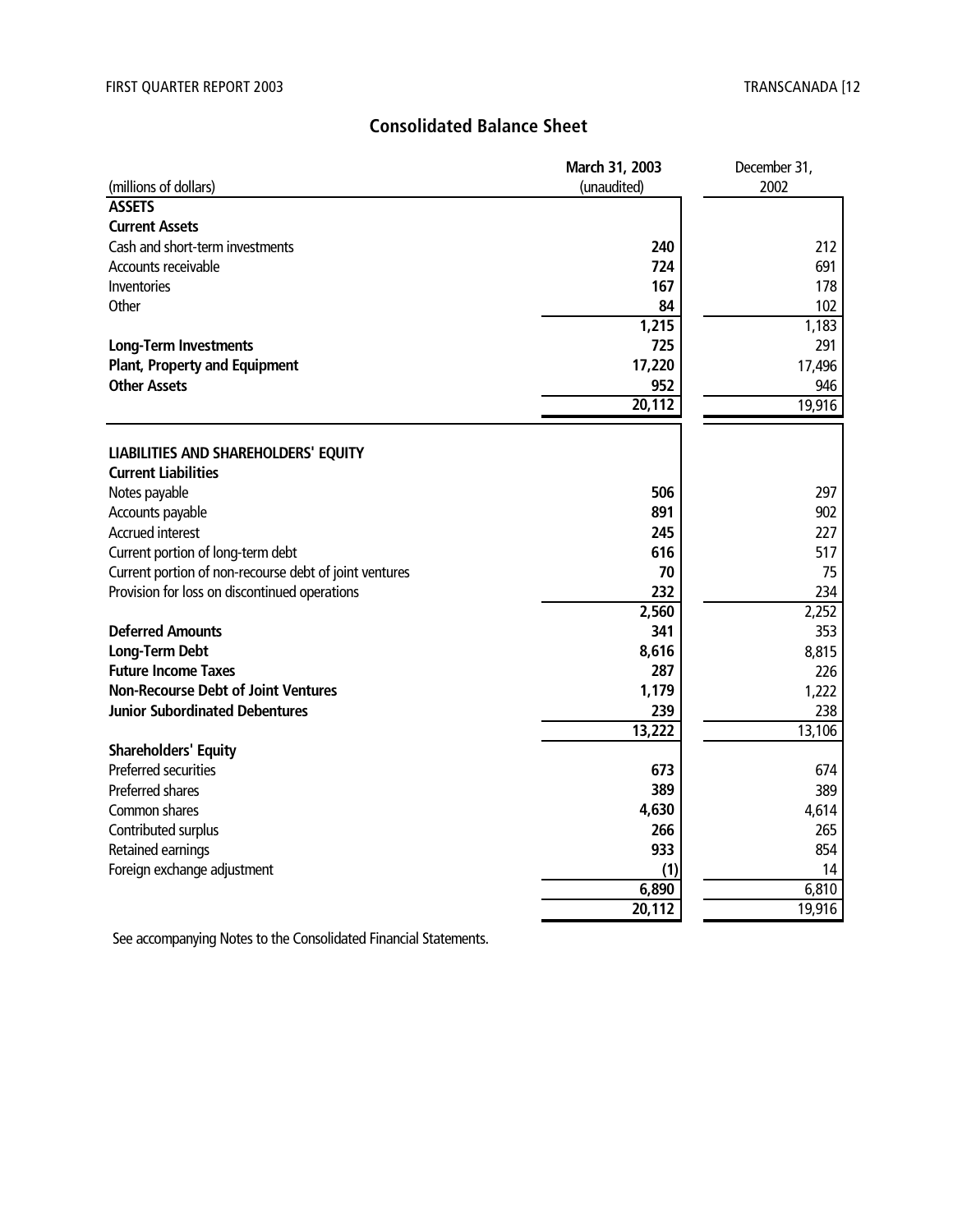# **Consolidated Retained Earnings**

Three months ended March 31 (unaudited)

| (millions of dollars)          | 2003  | 2002  |
|--------------------------------|-------|-------|
| Balance at beginning of period | 854   | 586   |
| Net income                     | 223   | 201   |
| Preferred securities charges   | (9)   | (9)   |
| Preferred share dividends      | (6)   | (5)   |
| Common share dividends         | (129) | (119) |
|                                | 933   | 654   |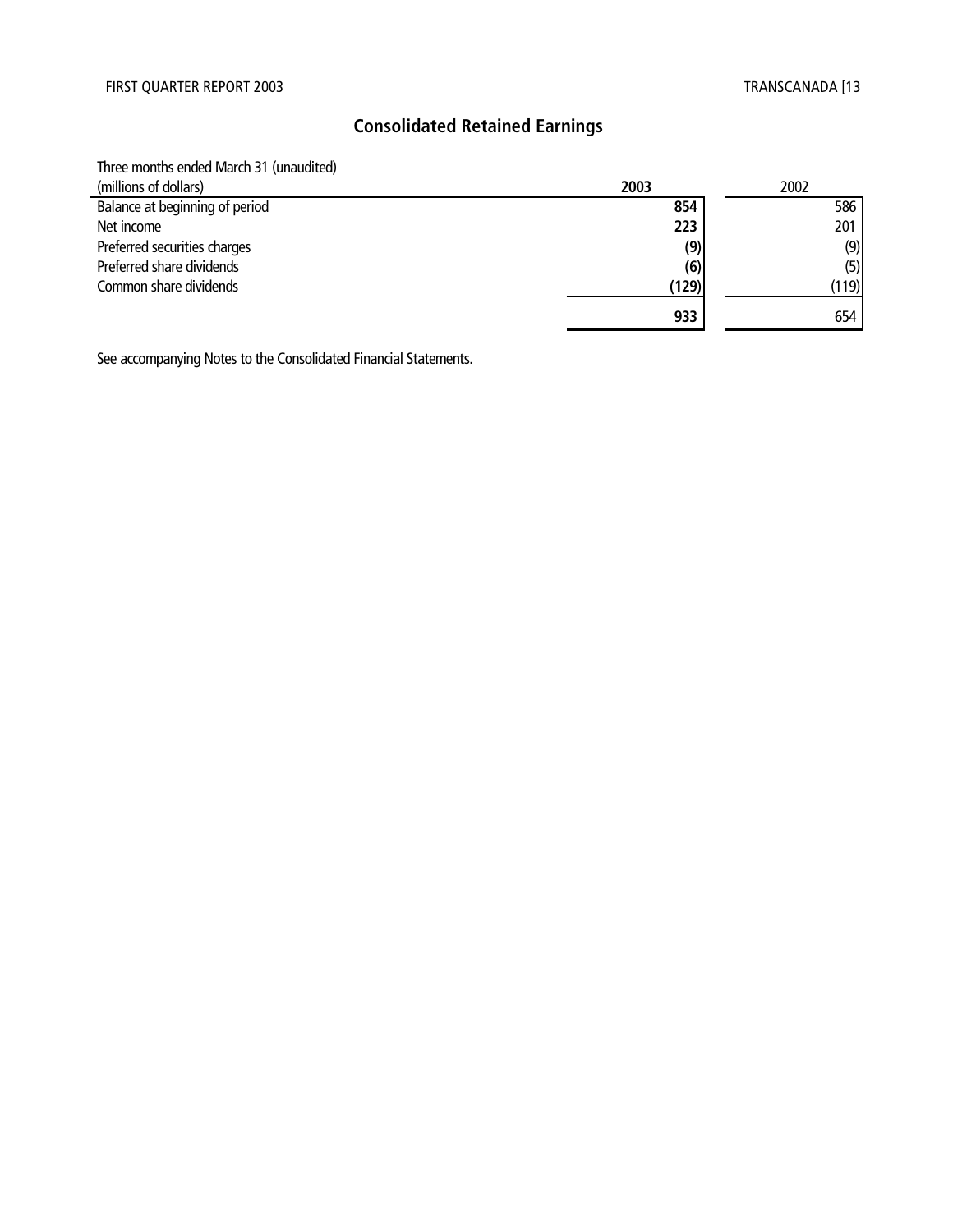# **Notes to Consolidated Financial Statements (Unaudited)**

#### **1. Significant Accounting Policies**

The consolidated financial statements of TransCanada PipeLines Limited (TransCanada or the company) have been prepared in accordance with Canadian generally accepted accounting principles. The accounting policies applied are consistent with those outlined in the company's annual financial statements for the year ended December 31, 2002 except as stated below. These consolidated financial statements do not include all disclosures required in the annual financial statements and should be read in conjunction with the annual financial statements included in TransCanada's 2002 Annual Report. Amounts are stated in Canadian dollars unless otherwise indicated. Certain comparative figures have been reclassified to conform with the current period's presentation.

Since a determination of many assets, liabilities, revenues and expenses is dependent upon future events, the preparation of these consolidated financial statements requires the use of estimates and assumptions. In the opinion of Management, these consolidated financial statements have been properly prepared within reasonable limits of materiality and within the framework of the company's significant accounting policies.

#### **2. Segmented Information**

|                                        | <b>Transmission</b> |       | <b>Power</b> |       | Corporate |      | <b>Total</b> |       |
|----------------------------------------|---------------------|-------|--------------|-------|-----------|------|--------------|-------|
| Three months ended March 31            |                     |       |              |       |           |      |              |       |
| (unaudited - millions of dollars)      | 2003                | 2002  | 2003         | 2002  | 2003      | 2002 | 2003         | 2002  |
| <b>Revenues</b>                        | 960                 | 941   | 376          | 305   |           |      | 1,336        | 1,246 |
| Cost of sales                          |                     |       | (180)        | (133) |           |      | (180)        | (133) |
| Other costs and expenses               | (304)               | (260) | (121)        | (92)  | (2)       | (2)  | (427)        | (354) |
| Depreciation                           | (194)               | (192) | (21)         | (15)  |           |      | (215)        | (207) |
| Operating income/(loss)                | 462                 | 489   | 54           | 65    | (2)       | (2)  | 514          | 552   |
| Financial and preferred equity charges | (196)               | (206) | (2)          | (3)   | (21)      | (26) | (219)        | (235) |
| Financial charges of joint ventures    | (22)                | (23)  |              |       |           |      | (22)         | (23)  |
| Equity income                          | 20                  | 10    | 38           |       |           |      | 58           | 10    |
| Interest and other income              | 5                   | 6     | 4            | 3     | 4         | 2    | 13           | 11    |
| Income taxes                           | (111)               | (113) | (31)         | (24)  | 6         | 9    | (136)        | (128) |
| <b>Net Income Applicable to</b>        |                     |       |              |       |           |      |              |       |
| <b>Common Shares</b>                   | 158                 | 163   | 63           | 41    | (13)      | (17) | 208          | 187   |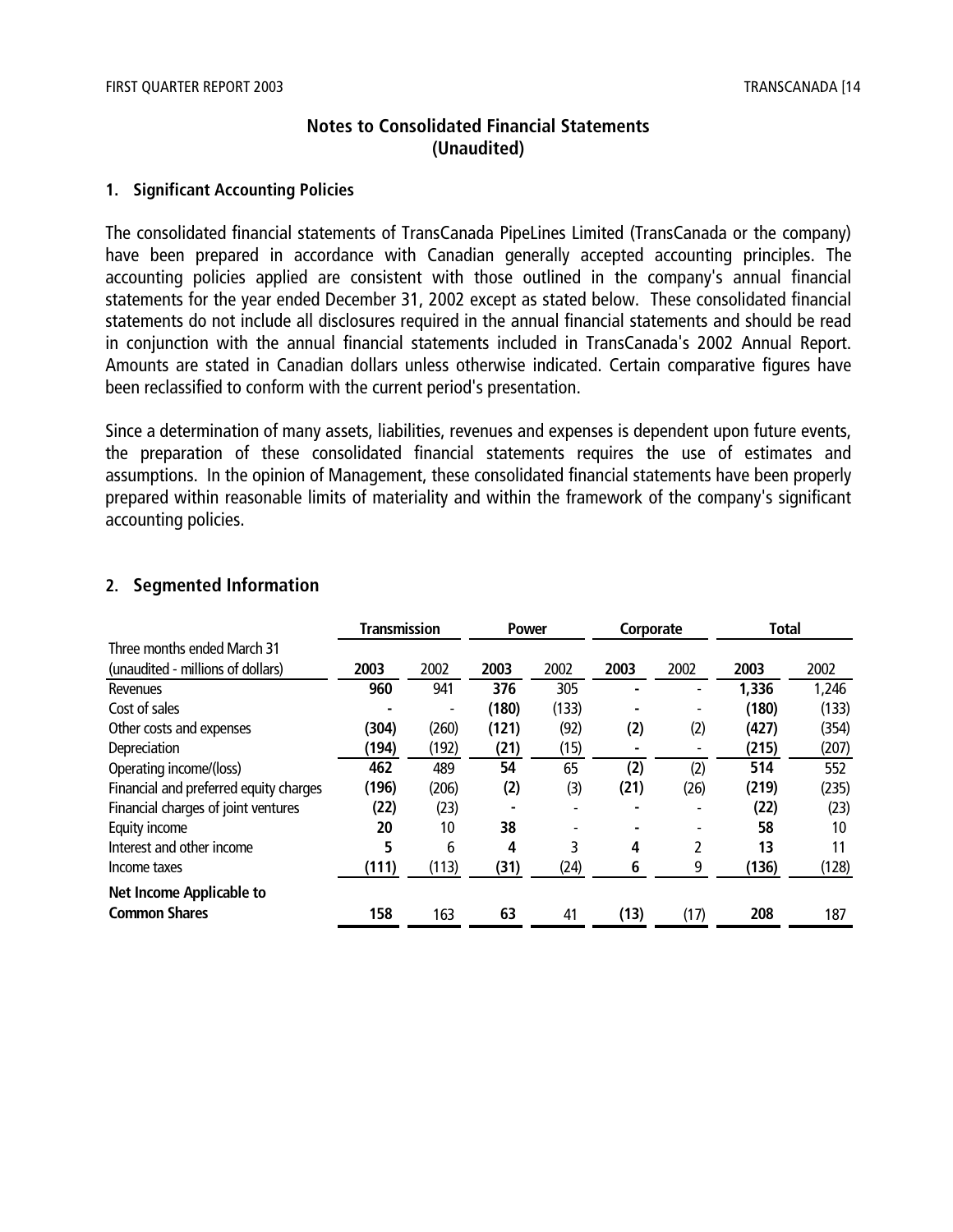#### FIRST QUARTER REPORT 2003 TRANSCANADA [15

| <b>Total Assets</b>            | March 31, 2003 | December 31, |
|--------------------------------|----------------|--------------|
| (millions of dollars)          | (unaudited)    | 2002         |
| Transmission                   | 16,651         | 16,979       |
| Power                          | 2,718          | 2,292        |
| Corporate                      | 568            | 457          |
| <b>Continuing Operations</b>   | 19,937         | 19,728       |
| <b>Discontinued Operations</b> | 175            | 188          |
|                                | 20,112         | 19,916       |

#### **3. Discontinued Operations**

In July 2001, the Board of Directors approved a plan to dispose of the company's Gas Marketing business. In December 1999, the Board of Directors approved a plan (December Plan) to dispose of the company's International, Canadian Midstream and certain other businesses. The company's disposals under both plans were substantially completed at December 31, 2001.

The company remains contingently liable pursuant to obligations under certain energy trading contracts that relate to the divested Gas Marketing business. At March 31, 2003, the provision for loss on discontinued operations, including approximately \$100 million of deferred after-tax gains and remaining obligations related to the Gas Marketing business, was reviewed and was concluded to be appropriate.

Net income from discontinued operations for first quarter 2003 and first quarter 2002 was nil. The provision for loss on discontinued operations at March 31, 2003 was \$232 million (December 31, 2002 - \$234 million). The net assets of discontinued operations included in the consolidated balance sheet at March 31, 2003 were \$76 million (December 31, 2002 - \$90 million).

#### **4. Contingencies**

Actions have been brought on a class action basis against certain of the company's subsidiaries and affiliates along with many other unrelated energy companies in both Washington and Oregon claiming injunctive relief and/or unspecified damages under the applicable unfair trading practices legislation of those states in connection with the sale and purchase of electricity in their respective jurisdictions. TransCanada considers the complaint to be without merit and will be vigorously defending it.

The action brought against TransCanada and similar actions brought against other unrelated energy companies by the California Attorney General, as disclosed in the December 31, 2002 audited financial statements, was dismissed by the U.S. Federal District Court in March 2003.

The company and its subsidiaries are subject to various other legal proceedings and actions arising in the normal course of business. While the final outcome of such legal proceedings and actions cannot be predicted with certainty, it is the opinion of management that their resolution will not have a material impact on the company's consolidated financial position or results of operations.